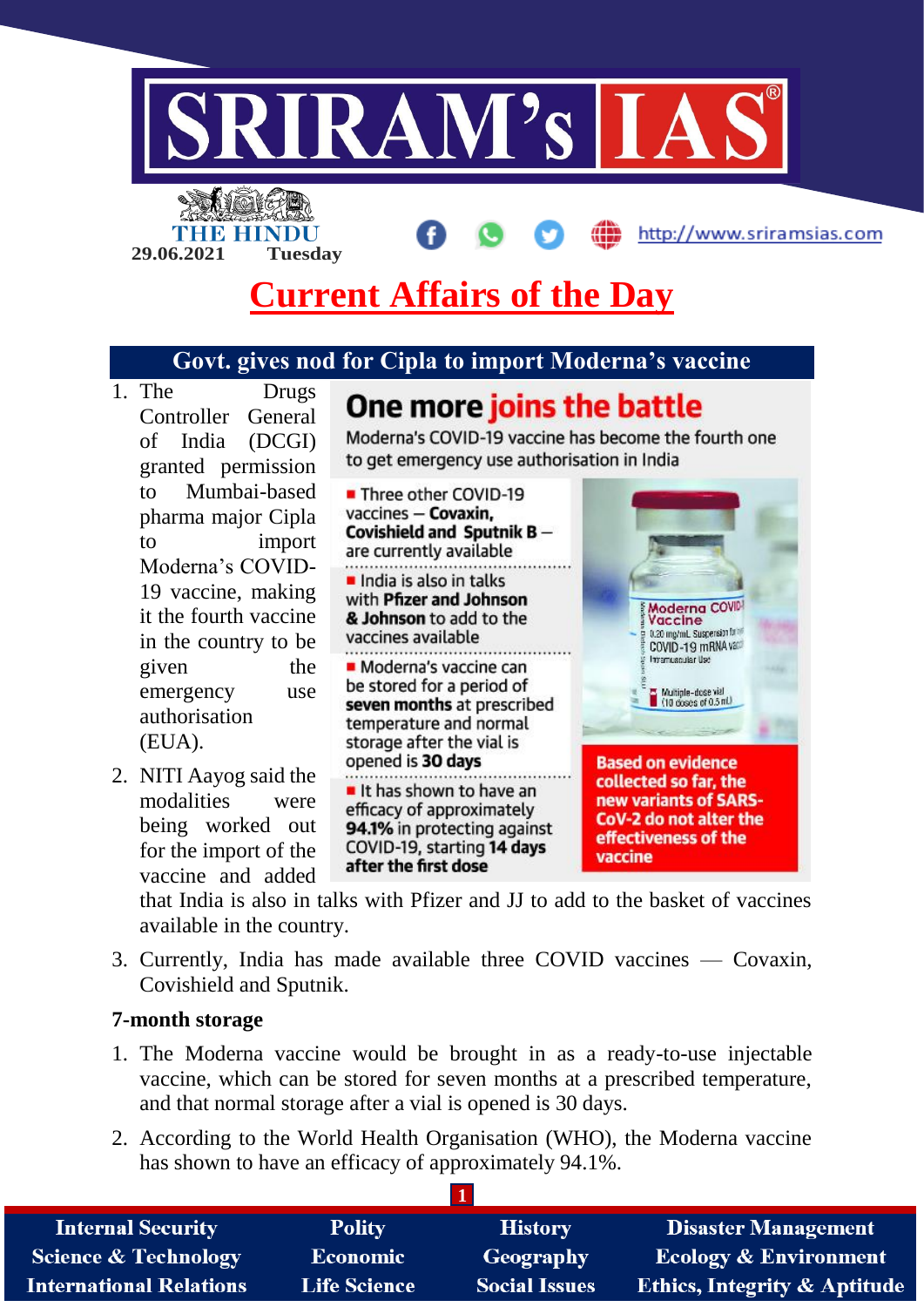

# **Highlights:**

- 1. A government cannot "abdicate" its duties to feed migrant workers, especially during a pandemic, merely because they did not have ration cards, the Supreme Court said in a judgment.
- 2. There is a large number of such migrants who do not possess any cards. Their above disability is due to their poverty and lack of education. The State cannot abdicate its duty towards such persons, especially in the wake of the pandemic where large numbers of migrant workers are not able to get jobs that may satisfy their basic needs.
- 3. The court set July 31 as the deadline for the Centre and the States to ensure their "bounden duty" that none among the estimated 38 crore migrant workers, who form one-fourth of the country's population, goes hungry during the pandemic. These workers too have made "considerable contributions" to the country's growth and economic development.
- 4. The court ordered the State governments to frame schemes to distribute dry rations to migrant workers by July 31. The States/Union Territories have to make extra efforts to reach migrant labourers so that no migrant labourer is denied two meals a day.
- 5. The Centre has to supply whatever additional quantity of food grains a State demanded. The allocation of additional food grains and running of community kitchens in prominent places to feed workers should continue throughout the pandemic, the court directed.
- 6. Right to food, one of the "bare necessities of life", was an intrinsic part of the right to live with dignity, the court told the government.

It ordered all the States to fully implement the One Nation One Ration Card (ONORC) scheme by July 31. The scheme allows migrant labourers covered under the National Food Security Act (NFSA) to access food at any fair price shop with his or her ration card in any part of the country.

| <b>Internal Security</b>        | <b>Polity</b>       | <b>History</b>       | <b>Disaster Management</b>              |
|---------------------------------|---------------------|----------------------|-----------------------------------------|
| <b>Science &amp; Technology</b> | <b>Economic</b>     | Geography            | <b>Ecology &amp; Environment</b>        |
| <b>International Relations</b>  | <b>Life Science</b> | <b>Social Issues</b> | <b>Ethics, Integrity &amp; Aptitude</b> |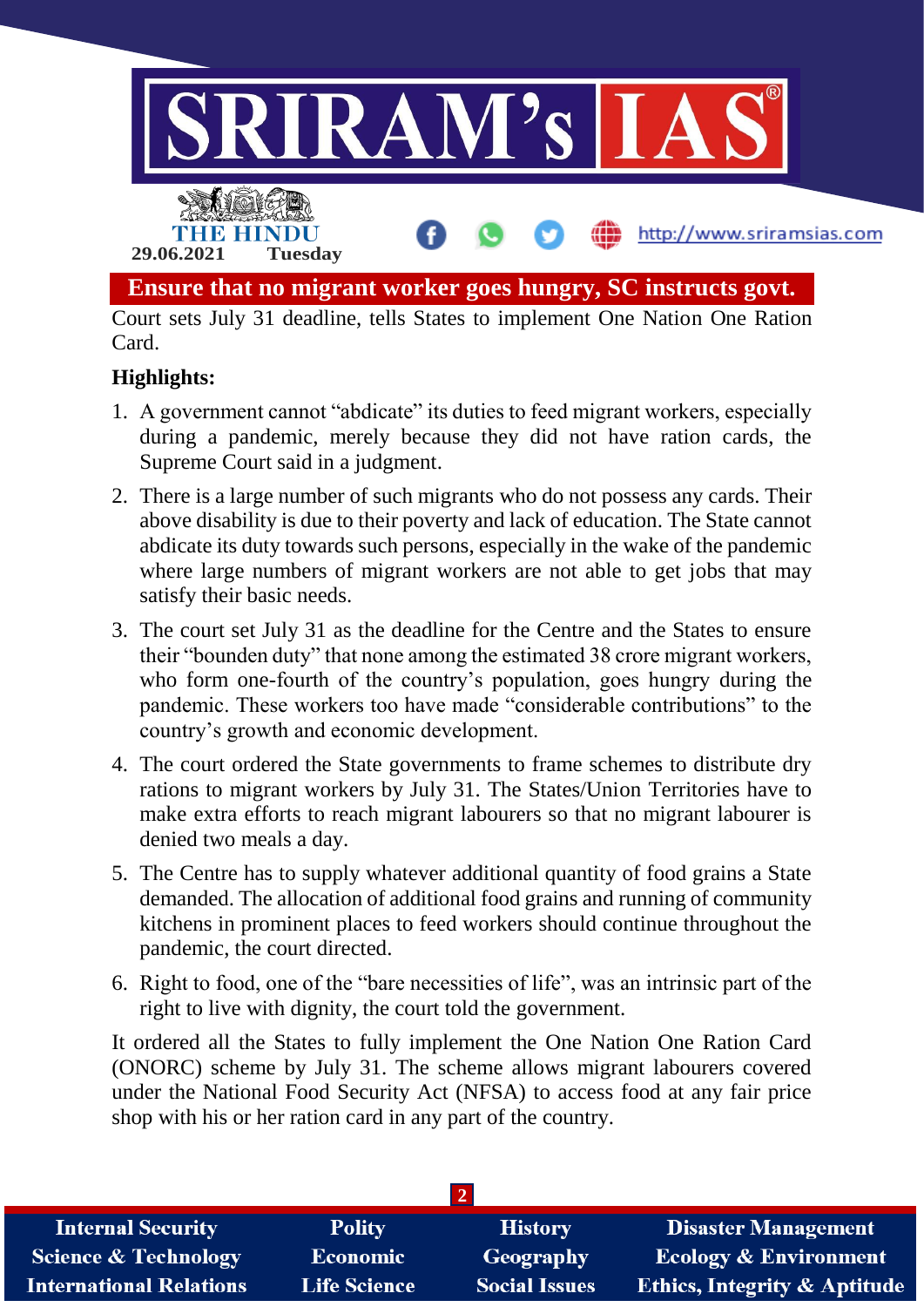

### **'Unpardonable apathy'**

- 1. The court slammed the Labour Ministry for its "unpardonable apathy" in not completing the work of the ₹45.39 crore National Database for Unorganised Workers (NDUW) portal to register and identify migrant workers and unorganised labourers to ensure their rights, welfare and food security.
- 2. The court had ordered the Ministry to finalise the NDUW module way back in 2018. The Centre has blamed the delay in implementation on "software" problems.

## **Activists welcome the top court's ruling**

'It should result in universalisation of rations to all migrant workers during the pandemic'.

### **Highlights:**

- 1. The Supreme Court's ruling should result in the universalisation of rations to all migrant workers across India as long as the pandemic continues, as opposed to the government's one-time relief measures, said the petition
- 2. Social activists welcomed the court's direction to the government to redetermine the number of people covered under the National Food Security Act (NFSA), given that the population has grown since the law was enacted.

### **'Indians value religious freedom, not integration'**

South India more inclusive, says Pew Center report on religious attitudes in the country.

- 1. Most Indians, cutting across religions, feel they enjoy religious freedom, value religious tolerance, and regard respect for all religions as central to what India is as a nation.
- 2. At the same time, the majority in each of the major religious groups show a marked preference for religious segregation and "want to live separately", according to a nationwide survey on religious attitudes, behaviours and beliefs conducted by Pew Research Center, a non-profit based in Washington DC.

| <b>Internal Security</b>        | <b>Polity</b>       | <b>History</b>       | <b>Disaster Management</b>              |
|---------------------------------|---------------------|----------------------|-----------------------------------------|
| <b>Science &amp; Technology</b> | <b>Economic</b>     | Geography            | <b>Ecology &amp; Environment</b>        |
| <b>International Relations</b>  | <b>Life Science</b> | <b>Social Issues</b> | <b>Ethics, Integrity &amp; Aptitude</b> |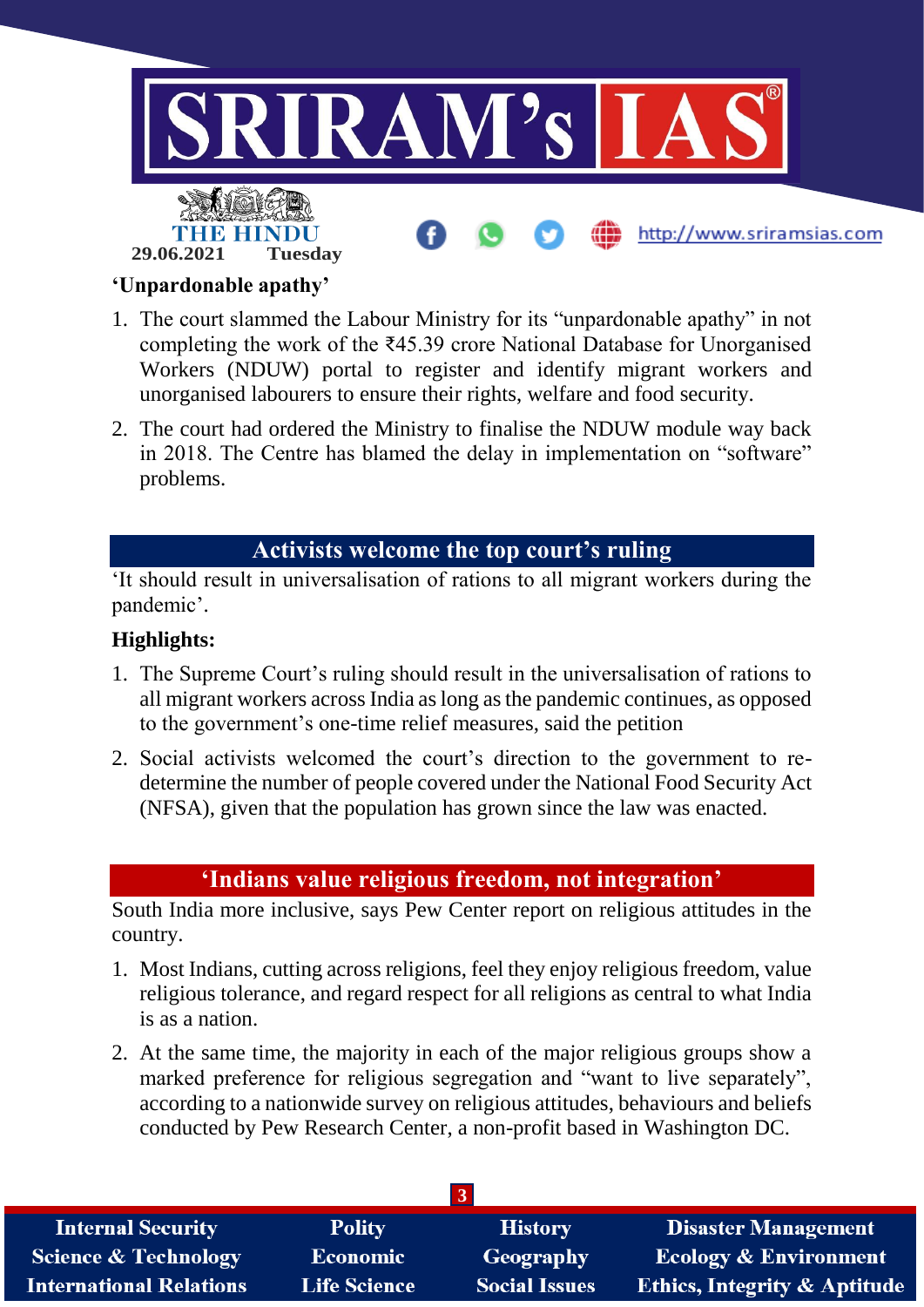

# http://www.sriramsias.com

3. For instance, the report found that 91% of Hindus felt they have religious freedom, while 85% of them believed that

**29.06.2021 Tuesday**

THE HIN

respecting all religions was very important 'to being truly Indian'.

4. Also, for most Hindus, religious tolerance was not just a civic virtue but also a religious value, with

# **Free to choose**

More than 80% of adults across all major religions in India said that they were free to practice their religion in the country

| <b>Religion</b>       | % of Indian adults who said                                      |                                                                                     |                                                                                                           |  |
|-----------------------|------------------------------------------------------------------|-------------------------------------------------------------------------------------|-----------------------------------------------------------------------------------------------------------|--|
|                       | <b>They are</b><br>very free<br>to practice<br>their<br>religion | <b>Respecting</b><br>all religions is<br>very important<br>to being truly<br>Indian | <b>Respecting other</b><br>religions is a very<br>important part<br>of their religious<br><b>identity</b> |  |
| <b>Hindus</b>         | 91                                                               | 85                                                                                  | 80                                                                                                        |  |
| <b>Muslims</b>        | 89                                                               | 78                                                                                  | 79                                                                                                        |  |
| <b>Christians</b>     | 89                                                               | 78                                                                                  | 78                                                                                                        |  |
| <b>Sikhs</b>          | 82                                                               | 81                                                                                  | 75                                                                                                        |  |
| <b>Buddhists</b>      | 93                                                               | 84                                                                                  | 86                                                                                                        |  |
| Jains                 | 85                                                               | 83                                                                                  | 73                                                                                                        |  |
| General<br>population | 91                                                               | 84                                                                                  | 80                                                                                                        |  |

80% of them stating that respecting other religions was an integral aspect of 'being Hindu'.

- 5. Other religions showed similar numbers for freedom of religion and religious tolerance. While 89% of Muslims and Christians said they felt free to practice their religion, the comparative figures for Sikhs, Buddhists and Jains were 82%, 93%, and 85% respectively.
- 6. And yet, paradoxically the majority in all the faiths scored poorly on the metrics for religious segregation: composition of friends circle, views on stopping inter-religious marriage, and willingness to accept people of other religions as neighbours.

# **'Chamoli disaster due to avalanche'**

- 1. The flash flood in Chamoli district in Feb 2021, Uttarakhand, that claimed at least 72 lives with at least 200 missing was due to a large mass of snow, ice and rock avalanche along with a hanging mass of rock crashing into the Raunthi Garh valley floor.
- 2. This impact pulverised the combination of rock, snow and ice causing a rapid flow downstream of Raunthi Garh and into the Rishiganga valley leading to the deluge, the Geological Survey of India (GSI) said in a report.

| <b>Internal Security</b>        | <b>Polity</b>       | <b>History</b>       | <b>Disaster Management</b>              |
|---------------------------------|---------------------|----------------------|-----------------------------------------|
| <b>Science &amp; Technology</b> | <b>Economic</b>     | Geography            | <b>Ecology &amp; Environment</b>        |
| <b>International Relations</b>  | <b>Life Science</b> | <b>Social Issues</b> | <b>Ethics, Integrity &amp; Aptitude</b> |